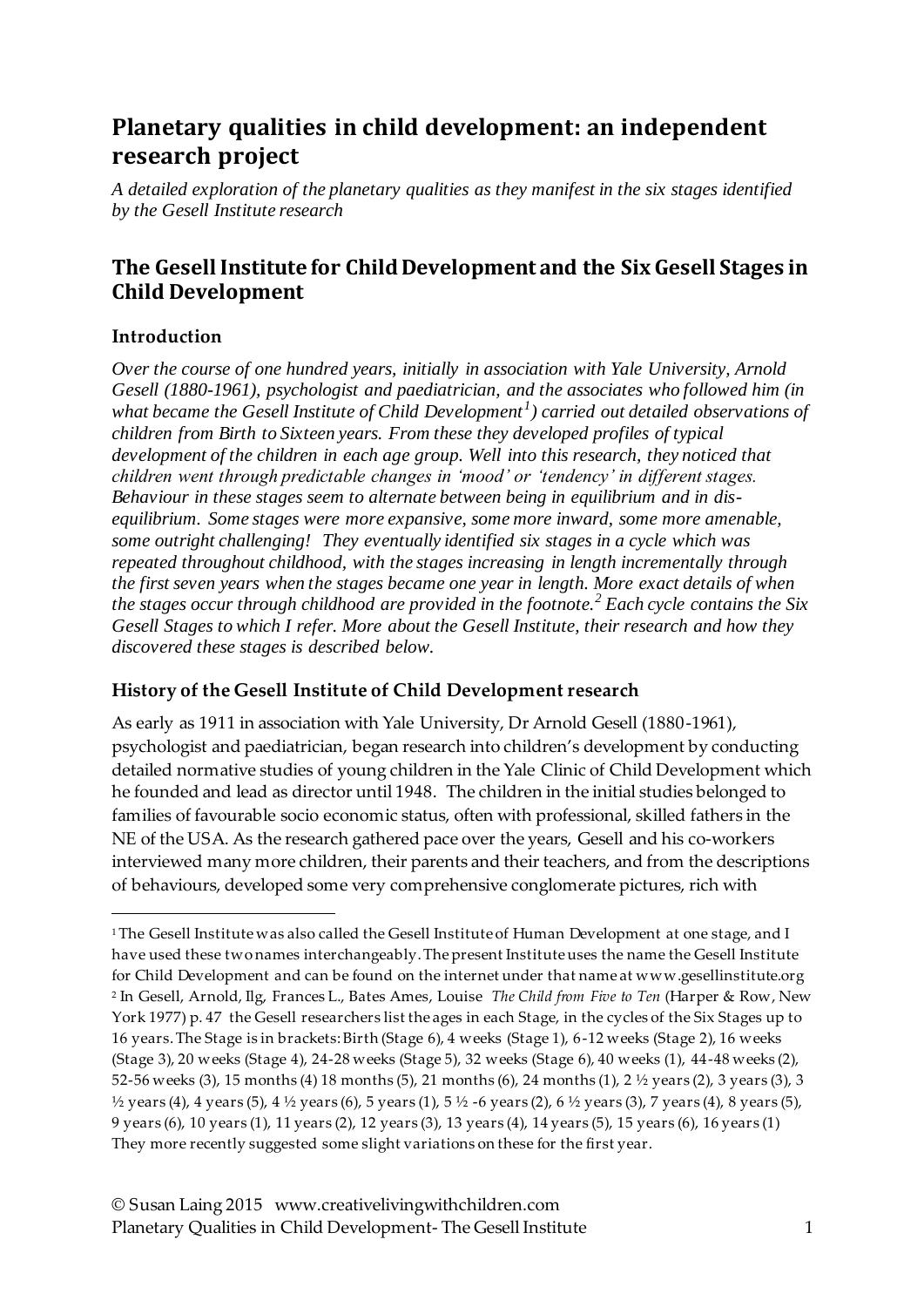examples of the sorts of behaviours observed, in each age group. Many of these normative studies of thousands of children in the U.S.A. were made in the 1940s and 1950s.

This research was continued after Gesell's retirement (in 1948) in the Gesell Institute of Child Development (established in 1950 by Gesell's colleagues Dr. Frances Ilg and Dr. Louise Bates Ames), which continues the work today. Gesell, Ilg and Bates Ames and later other Gesell Institute researchers published their findings in a series of books over many years which outlined the detailed development of children from birth to sixteen, including a series of books, which are still available<sup>3</sup> on each year group from One to Nine Years and a book on Ten to Fourteen Years.

In more recent years the Institute has concentrated more on children under seven years and in particular on school readiness. The Gesell Institute's most recent studies from 2010 on young children from different socio-economic and ethnic backgrounds across the USA confirmed that neurological development in children has not changed, though the environment has. They continue to use the stage descriptions we present in these essays in their present work.

For simplicity we will refer henceforth to all these researchers, Gesell himself, his collaborators and all in the Gesell Institute who have followed him to the present, mostly as just 'Gesell researchers' or just 'Gesell'.

### **Their findings: identification of the cycle of six Gesell Stages**

While Gesell and his colleagues stressed that individual and gender variations as well as environment play a large role in children's development, they also discovered that there are remarkably patterned and lawful progressions in children's developmental behaviour, a 'rhythmic pattern in development', in which an 'underlying theme'<sup>4</sup> repeats itself. Our interest lies particularly in these patterned developmental stages which they documented: they observed a pattern of six stages which were repeated over time. They described these stages and how they came to find them in their three main books documenting their research, *The First Five Years of Life (*1940)*, The Child from Five to Ten* (1946,1977) and *Youth The Years from Ten to Sixteen* (1956) and a briefer synopsis of the first two books *Child Behaviour* (1955, 1970)*. 5*

#### In 1970, they noted: <sup>6</sup>

 $\overline{a}$ 

Careful analysis of behaviour trends in the first ten years of life—supplemented by

<sup>3</sup> They can be found under 'The Gesell Institute of Child Development', *Your One Year Old, Your Two Year Old,* etc up to *Your Ten to Fourteen Year Old* Various authors and dates*.* All are available from their bookstore a[t www.bookstore.gesellinstitute.org](http://www.bookstore.gesellinstitute.org/)

<sup>4</sup> Gesell, Arnold, Ilg, Frances L., Bates Ames, Louis *Youth The Years from Ten to Sixteen* Hamish Hamilton, London 1956 p18

<sup>&</sup>lt;sup>5</sup> Gesell, Arnold et al. The First Five Years of Life A Guide to the Study of the Preschool Child Harper and Row New York, 1940. Gesell, Arnold Ilg, Frances L., Bates Ames, Louise in collaboration with Bullis, Glenna E. *The Child from Five to Ten* Harper and Row New York, 1946, 1977. Gesell, Arnold, Ilg, Frances L., Bates Ames, Louis *Youth The Years from Ten to Sixteen* Hamish Hamilton, London 1956. Ilg, Frances L. Bates Ames, Louise *Child Behaviour* Hamish Hamilton London, 1955, 1970 <sup>6</sup> Ilg, *Child Behaviour* op. cit. p10-14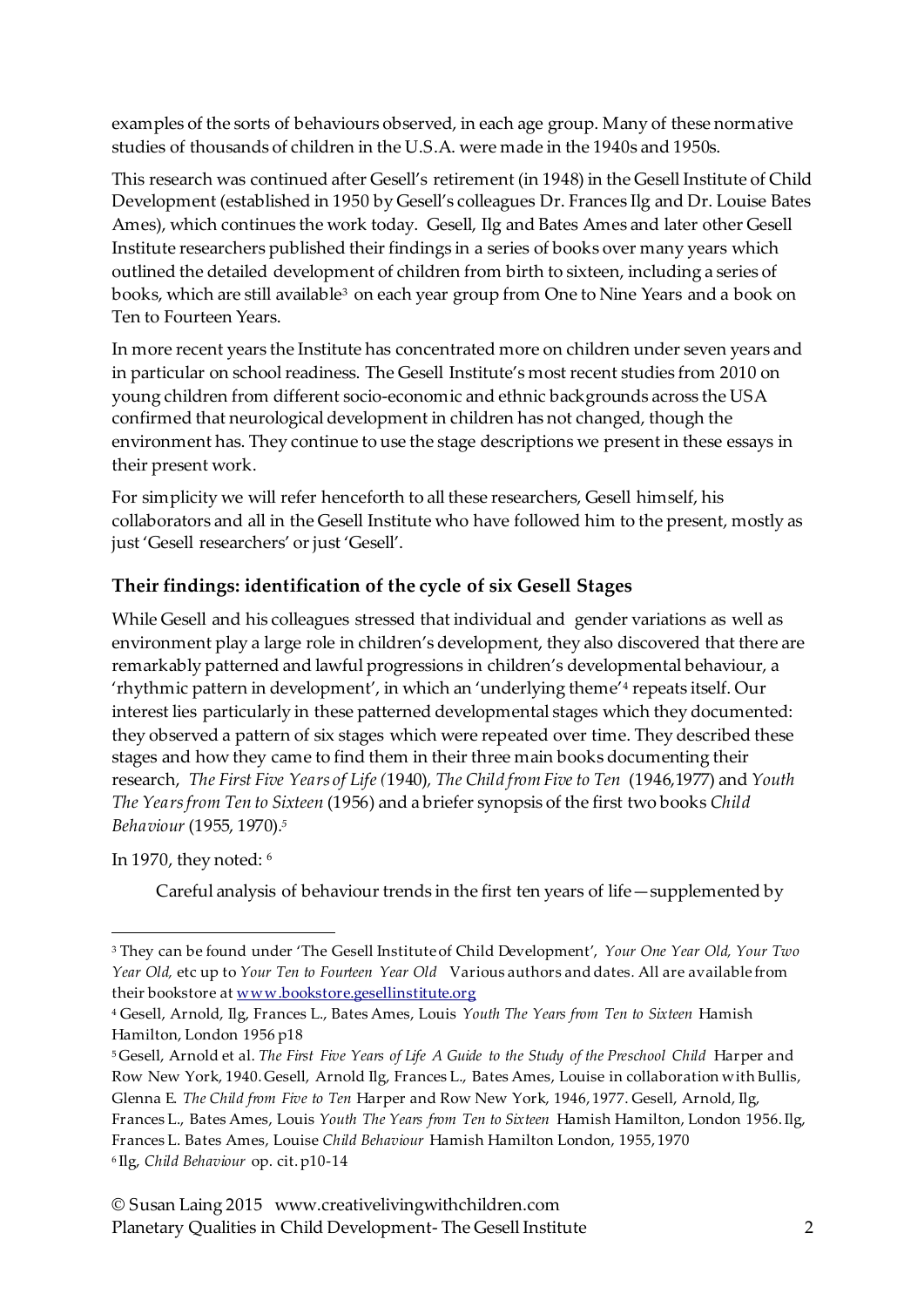later studies of the years from ten to sixteen—make it apparent that a rather distinctive sequence of behaviour stages seems to occur repeatedly as the child matures. Thus the first cycle, and the one we know most about, occurs between two and five years of age, repeats itself from five to ten, and occurs once again between the ages of ten and sixteen.

They then elaborate on this further:

First of all, we have observed that two years of age, five years and ten years all constitute focal points at which behaviour seems to be in good equilibrium, the child having relatively little difficulty within himself or with the world about him. Each of these relatively smooth and untroubled ages is followed by a brief period when behaviour appears to be broken up, disturbed and troubled, and when the child shows himself to be in marked disequilibrium. Thus the smoothness of 2-year-old behaviour characteristically breaks up at two and a half; 5-year-old behaviour breaks up at five and a half to six; and ten breaks up at eleven, the 11-year-old child characteristically showing himself to be at definite odds with his environment and with himself.

Each of these ages is followed, once more, by a period of relative equilibrium at three, six and a half and twelve years respectively, when life's forces seem to be in good balance. The child is happy both within himself and in his environment.

These are followed by ages when there is a very pronounced inwardizing or drawing in of outer impressions and experiences, to be mulled over, thought about, digested within. These ages are three and a half, seven and thirteen years. At three and a half this inner process often has disturbing side effects of general emotional instability, a variety of fears, poor spatial orientation, hand tremor, whining, high tremulous voice, stuttering and stumbling. Seven and thirteen are more stable ages and better ready to stand the strain of this inwardizing period of growth. The side effects at these latter ages are more apt to be expressed in marked sensitivity and touchiness, exclusive withdrawal and moroseness, and a minor and pessimistic attitude towards life in general.

All three of these ages are followed by periods of extreme expansiveness. Four, eight and fourteen are all times at which the child's behaviour is markedly outgoing in most major respects. He is even in danger of expanding too much. He wanders from home and gets lost at four, he demands to ride his bicycle in the street at eight and may get hit, and he gets tangled in his multiple and conflicting social plans at fourteen.

The next three ages (four and a half years, nine years and fifteen years) are ones about which we know the least, but we do know enough to recognise certain similarities about the three periods. In each of them, behaviour is less outgoing than the age which directly preceded it. In each it is in less good equilibrium. Child specialists have frequently described each of these three ages by the term "neurotic," though they may each represent perfectly normal stages of growth.

And then once more, in each instance, we come to ages of stability and of relatively good equilibrium: five, ten and sixteen.

We have here started this summary of cycles of behaviour at two years of age, but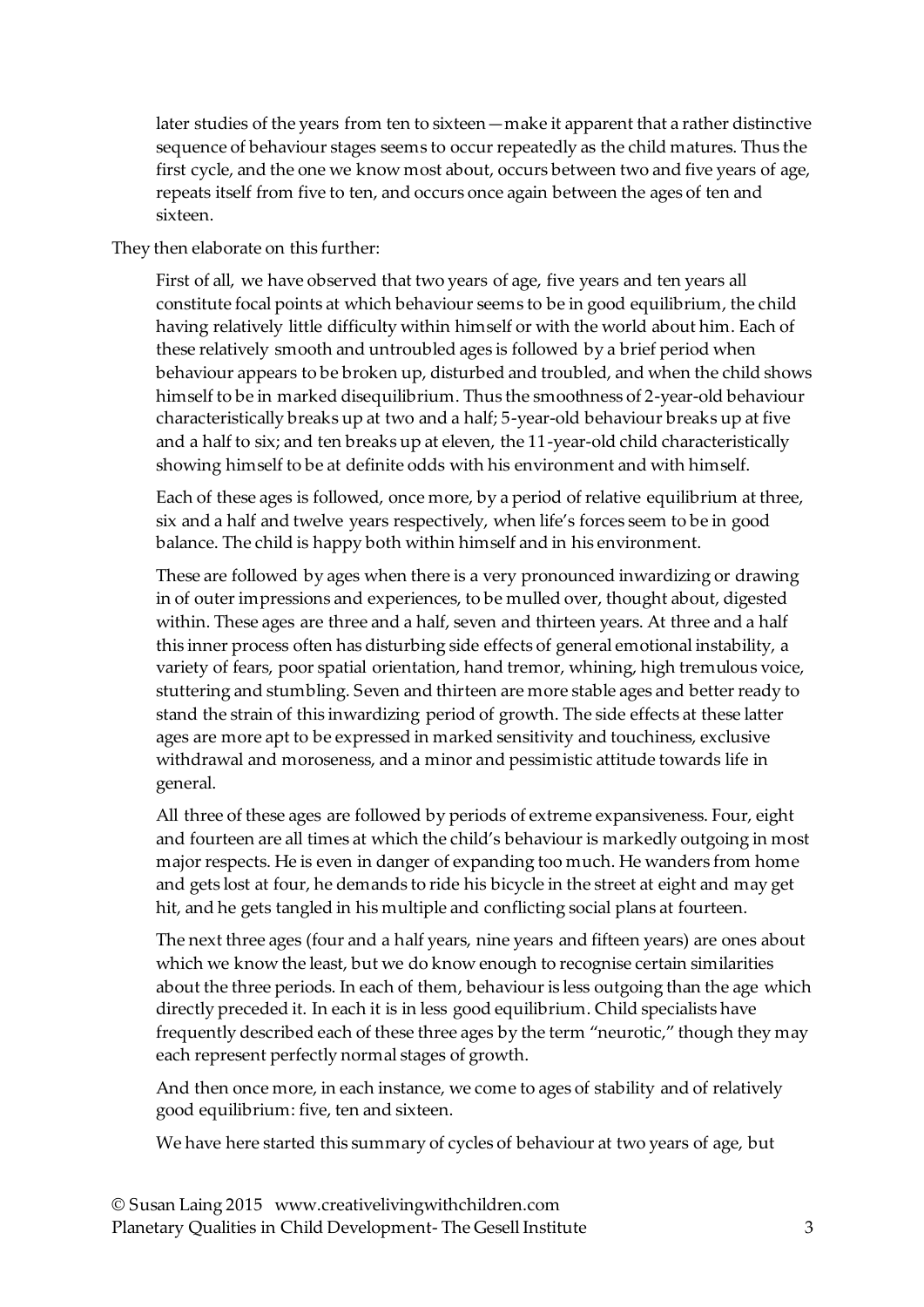actually it could have been begun in infancy, when the same kinds of alternation of ingoing and outgoing periods, periods of equilibrium and disequilibrium, do occur. It is important to note that in early infancy salient changes are very rapid and show up clearly at weekly intervals. As growth progresses, these changes are clearer at twoweek intervals. The 6-week-old child smiles spontaneously, but the 8-week-old child smiles in a social response. With increased age (from twelve weeks to one year) monthly increments are readily defined. From one to two years, the intervals of change lengthen to three months, and from two years to seven years, to six months. From seven to ten years (and on to sixteen years) these salient changes appear to take place less frequently—at about yearly intervals. It is probable that this spiral of growth slows down even further during the twenties and thirties, but it seems quite possible that predictable age changes are continuing to take place, though less clearly defined, during these and the succeeding years and probably through the life span.

A brief and rather schematic tabular presentation of the age changes from two years on, as described above, follows: <sup>7</sup>

|                  | 2 5 10 16                            |     | Smooth, consolidated (Equilibrium)                    |
|------------------|--------------------------------------|-----|-------------------------------------------------------|
|                  | $2\frac{1}{2}$ 5 $\frac{1}{2}$ -6 11 |     | Breaking up (Dis-equilibrium)                         |
| $\mathbf{3}$     | $6\frac{1}{2}$                       | -12 | Rounded-balanced Sorting out (Equilibrium)            |
| $3\frac{1}{2}$ 7 |                                      | -13 | Inwardized (Dis-equilibrium)                          |
| 4                | 8                                    | 14  | Vigorous, expansive (Equilibrium)                     |
| $4\frac{1}{2}$   | - 9                                  | 15  | Inwardized-outwardized, troubled, "neurotic", fitting |
|                  |                                      |     |                                                       |

together (Dis-equilibrium)

...it is *the order* in which these stages follow each other which is most important—far more important than the exact age at which any certain child reaches these stages. And each child gives his own individual twist to these age sequences. Also important is the fact that periods of relative calm equilibrium tend to be followed and preceded by periods when behaviour is less calm, less well adjusted.

Further they observe that it is not that the abilities at each stage are alike; the difference in skills is vast. But they are alike in "mode of adjustment to the world around him "and that "the change *in the same direction*" occurs in each case.<sup>8</sup> Further that "the sub cycle completes another turn at a point of age which is both an ending and a new beginning."

#### They say:

 $\overline{a}$ 

These rhythmic sequences make sense. They compose the process through which growth is achieved—not by addition, bit by bit, nor by a smooth homogenous enlargement, like an expanding balloon. Growth combines integration and differentiation...[it is] a patterning process involving varied alternatives in varying prominence. The process itself is inconceivably complex, but the underlying principle

<sup>7</sup>We have added extra words they have used since this time to describe the stage, as well as the Equilibrium/Disequilibrium descriptions in this table. <sup>8</sup> Gesell, *Youth* op. cit. p18

<sup>©</sup> Susan Laing 2015 www.creativelivingwithchildren.com Planetary Qualities in Child Development- The Gesell Institute 4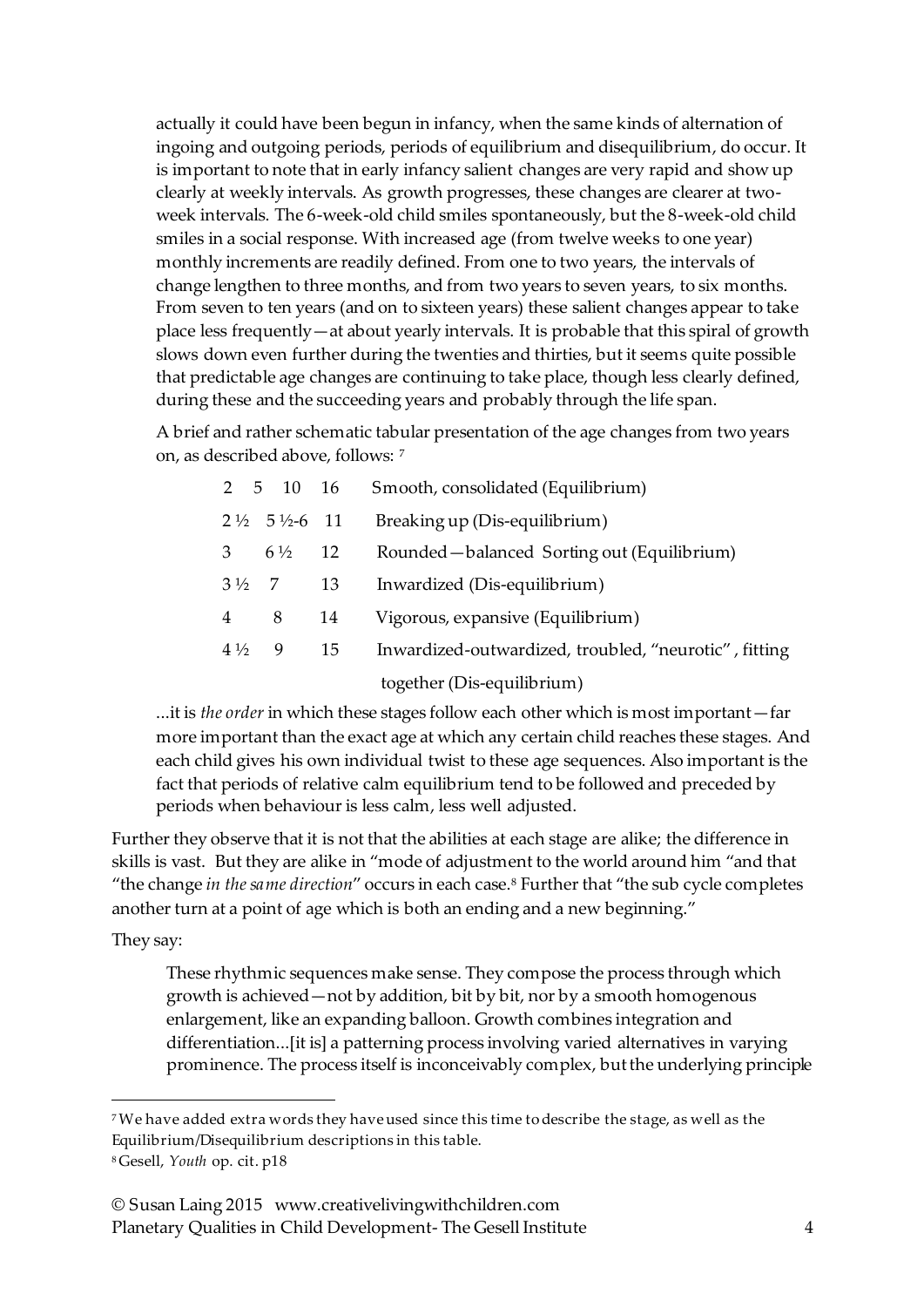is readily understandable. 9

Further they point out that the human is bilateral in construction and "the whole pathway of development is beset with opposing alternatives":

The problem of development, the task of the action system, is to bring the opposites into effectual control and counterpoise. This control is not a static balance, but a channelling of two-way tensions and conflicts in such a manner that the individual achieves integration, choice, and direction.... The growth process counterbalances one extreme of behaviour by offsetting or pairing it with its opposite. <sup>10</sup>

There are alterations of relative equilibrium and of transitional disequilibrium; there are rhythms of accent in introverted versus extroverted activity, in home versus school, in self versus group interests, in fine motor versus gross motor movements, in the to-and-fro shifts, in the delicate controls of eye movements. Only by identifying the developmental shifts in such counterbalanced traits can we arrive at a more accurate picture of what [children] are really like. Development does not advance in a straight line.

They stress it should also be kept in mind that:

The chronological age of the growing person to a very large extent determines the ways in which he may be expected to behave. This appears to be a primary rule of development. However ...behaviour as it matures does not necessarily improve and does not always continue in the same direction.<sup>11</sup>

#### **Reviewing and validating the observations over time.**

These conclusions became clear only over time and were frequently questioned. *The Child from Five to Ten* was originally written in 1946 by Arnold Gesell, Francis L. Ilg and Louise Bates Ames but in 1974 a new edition was published, written in collaboration with Glenna E. Bullis. In the preface the authors wrote<sup>12</sup>:

It was a pleasure to us to reread the preface to the first edition of this book written in 1946. Those involved in the writing of the book had all viewed the child from his or her earliest beginnings from birth itself. We had expected the basic and dramatic phases of development as they expressed themselves in remarkably patterned and lawful progression. We came to respect growth and to enjoy each new manifestation. But as the child grew older and received the many new stimuli from a school environment, we anticipated that these clear cut growth patterns might not be as easy to define.

The opposite was actually the case. It was during the study of the ages five to ten that we finally saw clearly the flow of stages (six, on present count) within each of the

 $\overline{a}$ 

<sup>9</sup> Ibid p19

<sup>&</sup>lt;sup>10</sup> Ibid p19

<sup>11</sup> Bates Ames, Ilg and S M Baker *Your Ten to Fourteen Year Old* Dell Trade paperback, which city of publication? 1988 p8

<sup>12</sup> Gesell, Ilg and Ames in collaboration with Bullis *The Child from Five to Ten* Harper and Row New York, 1946, 1977 which publishing year is it? p xv-xvi

<sup>©</sup> Susan Laing 2015 www.creativelivingwithchildren.com Planetary Qualities in Child Development- The Gesell Institute 5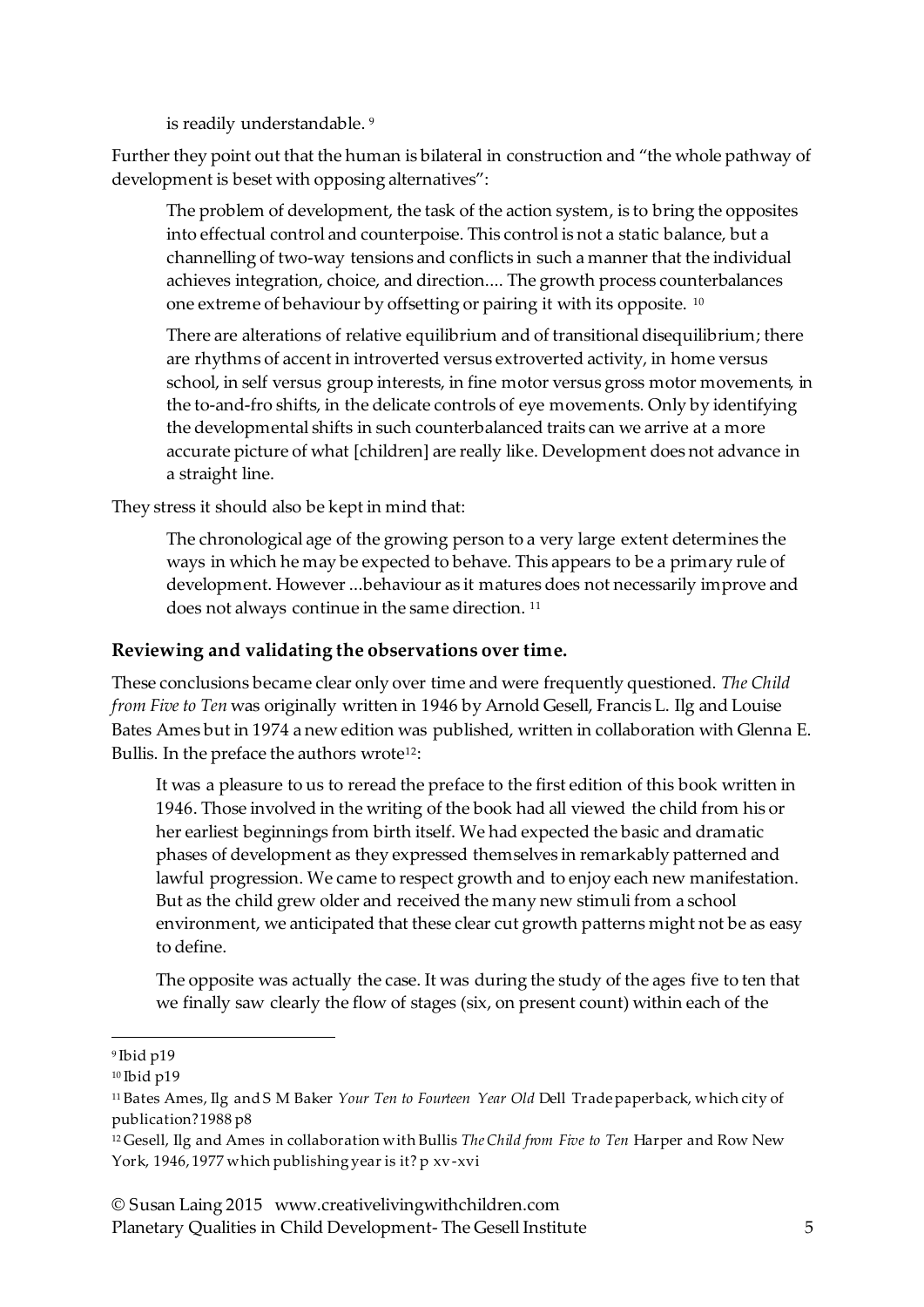larger cycles. (We have defined the major cycles of growth that take place from two to five, five to ten, and ten to sixteen, and in each we see the same sequence of alternating stages of equilibrium and disequilibrium, inwardizing and outwardizing of behavior.)

All seem to fall so easily into place. There is the smoothness of five and finally once again of ten years of age, the outer limits of this cycle, when it all appears to be in good equilibrium. There is the breakup stage at five and a half to six. Six and a half is a moment of equilibrium between the breakup of five and a half and the inwardizing of seven. Seven in some ways represents the trough of the wave, when so many subtle and even dark forces are at work. But this, too, passes and the glory of the crest of the wave comes at eight, when all is released and the child is, as we describe it, expansive, speedy, and evaluative. Then comes the further period of inwardizing and anxiety at nine, followed by the beautiful equilibrium of ten.

This new awareness of orderliness and meaning of the stages made us want to look back at the earlier years of life to see if the same stages occurred. Sure enough, they were all there, but expressed at greater speed. The same six stages had been traversed in three years only from two to five....

We can report that when we carried out our study on the older ages, from ten to sixteen, we resisted the concept that the stages within a cycle would continue; it seemed almost too pat. But the more we doubted, the more clearly the stages manifested themselves. We now have no doubt that a similar patterning takes place throughout the entire life span.

Earlier in the 1974 preface they wrote:

There always comes a time for revision especially after thirty years, and even more so now when so much is happening so fast. But at the same time we are amazed that so much of this volume holds up as it was written in 1946. The child of five to ten still grows in the same way and acts in relatively the same way as he did thirty years ago, and did for many years before that.

In fact, it appears to be not so much the child as the culture that has changed. Five year olds seem still to be for the most part well adjusted, calm, and thoroughly delightful. Sevens are often withdrawn and thoughtful, somewhat unhappy. The eight-year-old is expansive, speedy, and evaluative. Ten is calm, collected and appreciative. And so for the ages in between. They remain very much as we saw them back in 1946.<sup>13</sup>

In *Your Nine Year* Old by Louise Bates Ames and Carol Chase Haber (from the Gesell Institute of human Behaviour) published in 1990 the authors write:<sup>14</sup>

We have long sought confirmation of our observation that a child's behaviour seems to swing alternately between stages of equilibrium and disequilibrium and between stages of inwardized and outwardized behaviour. This confirmation has been long in coming, but current research by Dr Herman T Epstein of Brandeis University<sup>15</sup>

 $\overline{a}$ 

© Susan Laing 2015 www.creativelivingwithchildren.com

Planetary Qualities in Child Development- The Gesell Institute 6

<sup>13</sup> Ibid p. i of the Preface

<sup>14</sup> Bates Ames, Louise & Chase Haber, Carol, *Your Nine Year Old* Dell Trade Paperback, New York 1990 p11-14

<sup>15</sup> Described in Healy, Jane M. *Your Child's Growing Mind* New York, Doubleday 1987 p.75 Epstein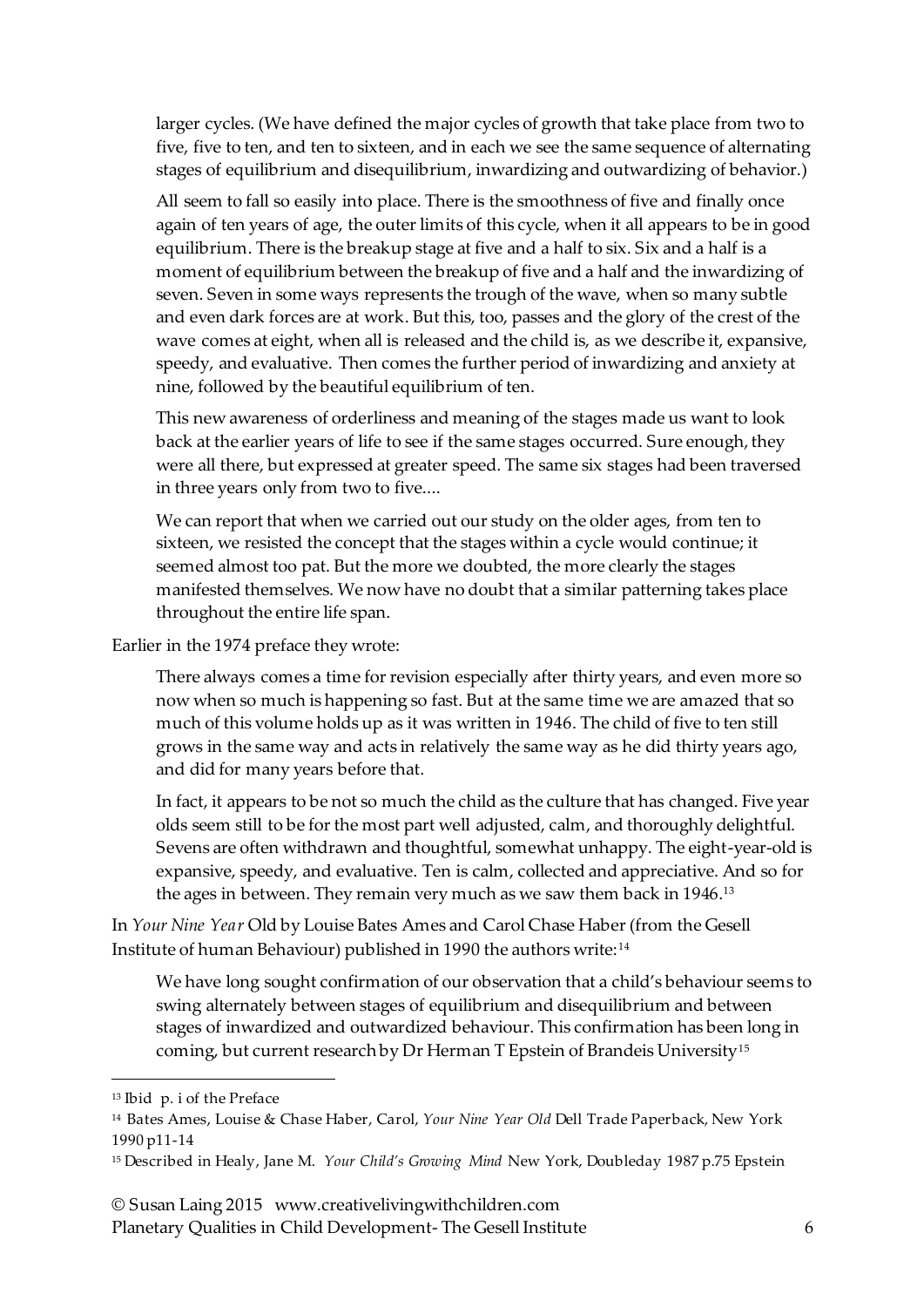suggests that the brain grows in a series of spurts during which it becomes more receptive to teaching and learning. (According to his research, about 85 percent of children follow a similar schedule.) When the brain, primarily the cortex, is in one of these stages of rapid growth, myelin and dendrite connections are increasing to form new channels for thought. The brain is most teachable at this time.

There is quite a correspondence between Dr Epstein's periods of little or no growth and our own ages or stages when behaviour seems somewhat inwardized and quiet. Nine years of age is one of his quiescent periods, and nine to us is an inwardized age.

The Gesell Institute completed another three year study on young children's development in 2010. This drew a nationwide (USA) sample of about 1300 3-6 year olds from 53 schools in 23 states from all demographics and economic backgrounds. The study gauged developmental abilities and found that the results are consistent with the first study of its type, done in the 1940s by Arnold Gesell himself. For example they found a remarkable stability in the ages at which they could perform tasks such as count four pennies (4 years old) or draw a triangle  $(5 \frac{1}{2})$ , a skill necessary for learning to write letters.

Gesell Institute of Human Development Executive Director in 2010, Marcy Guddemi, said children are developing at the same rate neurologically as they did when Dr. Arnold Gesell did his pioneering work in the 1940s, yet today they are being pushed to do everything sooner. "Despite technology, media and the internet, the way a child develops has not changed over the last century. But kindergarten sure has changed."<sup>16</sup>

In addition, the Gesell Developmental Observation assessments (GDO) based on Gesell's work and published in 1940, (revised after recent study results as GDO-R) have been widely used for 70 years and have been validated over time. Gesell's maturational theory has also been shown to tie in with the work of other well-known theorists such as Piaget and Vygotsky.

More on the Gesell Institute of Child Development and their publications can be found on their websit[e www.gesellinstitute.org.](http://www.gesellinstitute.org/) The Gesell Institute's publications reflect their deep understanding of, and compassion for children and as a result, their advice for parents and teachers is practical and wise. Their mission in 2014 is "to promote the principles of child development for all decision-making for young children" and they are determined and active advocates for children and their needs, such as the right to time for play.

#### **Conclusion**

 $\overline{a}$ 

Researchers like Arnold Gesell and his colleagues at the Gesell Institute, as well as people like Dr Benjamin Spock, laid the groundwork for more democratic, compassionate parenting. Over the last 50 years in English speaking countries and Europe at least, children have been given more respect and recognition for their individuality. Children's emotional development has been considered in new light and the 'self-esteem movement' consolidated a new emphasis on respect for the child. With increasing general affluence, many children have had materially 'easier' childhoods.

© Susan Laing 2015 www.creativelivingwithchildren.com Planetary Qualities in Child Development- The Gesell Institute 7

described these growth spurts as occurring every four years, from 2-4, from 6-8, from 10 to 12, and from 14-16 years.

<sup>16</sup> Quoted in the *New Haven Advocate October 20, 2010 in 'Hot topic. Does early education work?'*